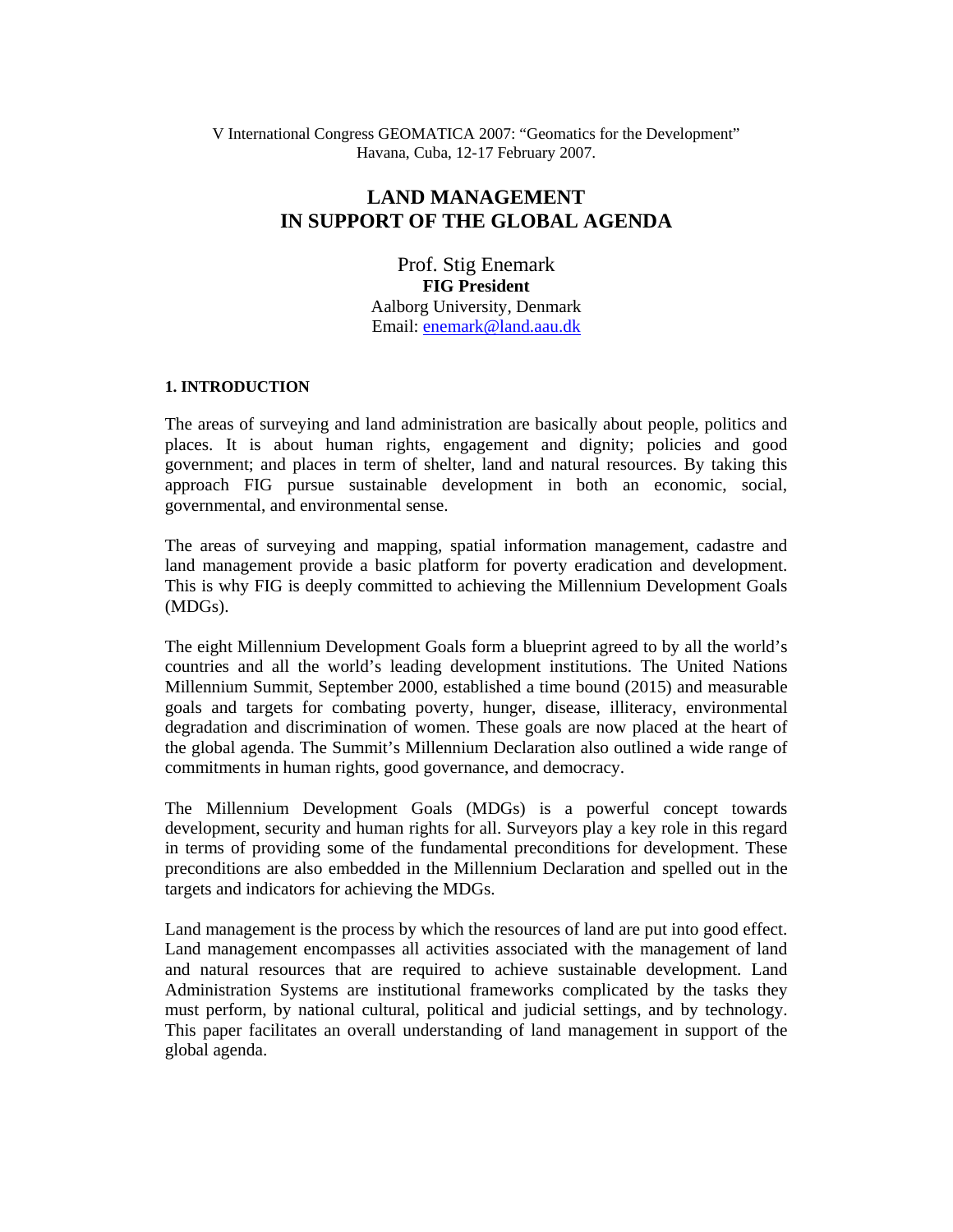#### **2. THE EIGHT MILLENNIUM DEVELOPMENT GOALS**

The relevant material on the Millennium Development Goals is available at the UN website: http://www.un.org/millenniumgoals/goals.html



It is obvious that the MDGs address some of the most fundamental issues of our times.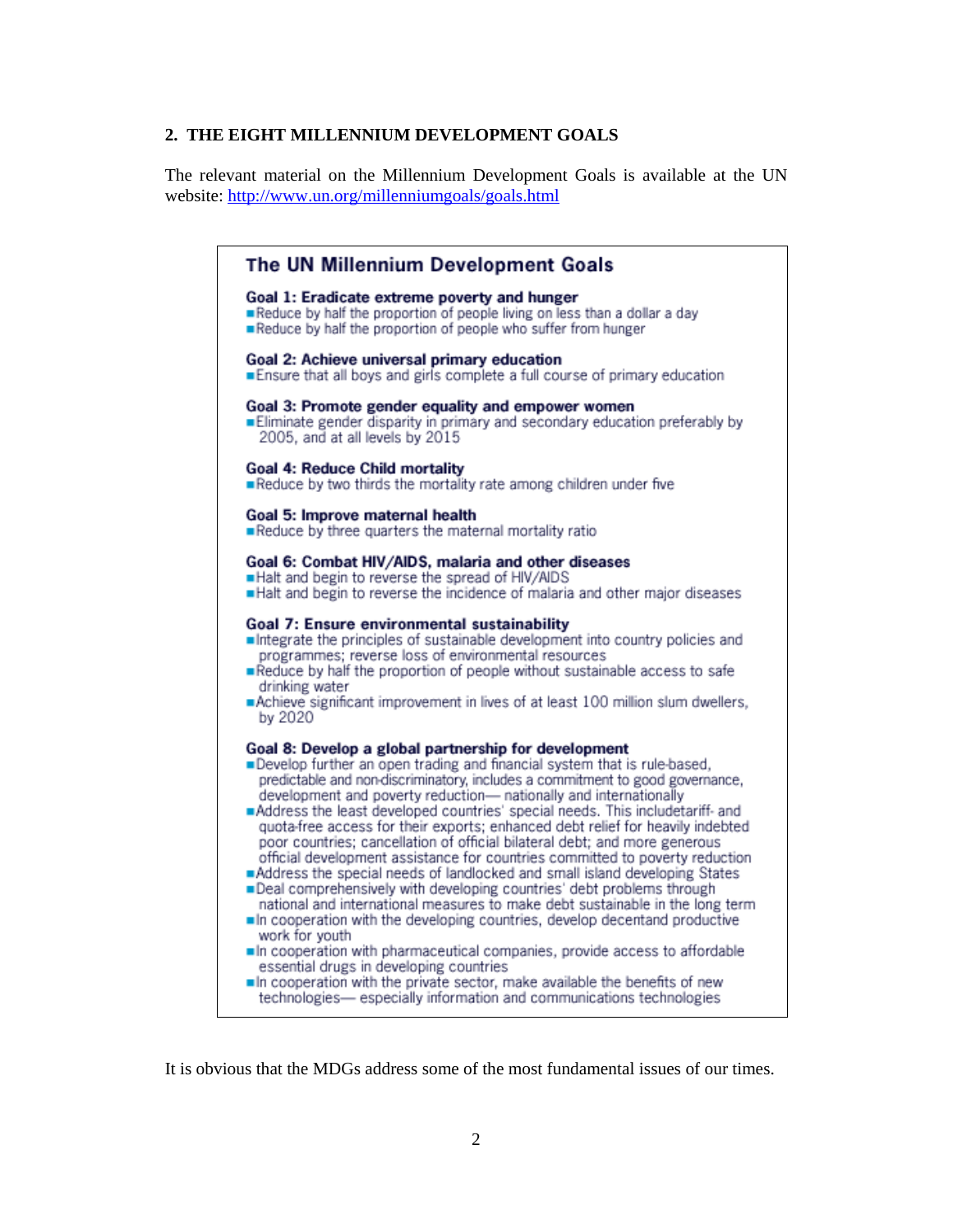It is also obvious that only a few of these issues relate to the work and the world of the surveying community. But in any case, as stated by Kofi Annan (UN, 2005c) "We will not enjoy development without security, we will not enjoy security without development, and we will not enjoy either without respect for human rights. Unless all these causes are advanced, none will succeed." And FIG is very into the area of development

In the report "In larger freedom: towards development, security and human rights for all" (UN, 2005c) UN Secretary-General Kofi Annan presents the human vision of the future world in terms of having:

- Freedom for Want
- Freedom for fear
- Freedom to live in Dignity

I this perspective the MDGs represent a wider concept or a vision for the future, where the contribution of the surveying community is central and vital. This relates to the areas of providing the relevant geographic information in terms of mapping and databases of the built and natural environment, providing secure tenure systems, and systems for land valuation, land use management and land development. The work of the surveyors is about infrastructure investment both in physical and technical terms, which make other decisions better and more reliable.

 $FIG - as an international NGO recognized by the UN - should make the world$ understand the important contribution of surveyors in this regard and cooperate with the UN agencies such as UNDP, UN-HABITAT, FAO, and the World Bank to optimize the outcome of our common efforts. FIG should identify their role in this process and spell out the areas where the global surveying and geospatial profession can make a significant contribution. Issues such as tenure security, pro-poor land management, and good governance in land administration are all key issues to be advocated in the process of reaching the goals. Measures such as capacity assessment, institutional development and human resource development are all key tools in this regard.

## **3. THE LAND MANAGEMENT PARADIGM**

Land management is the process by which the resources of land are put into good effect (UN-ECE 1996). Land management encompasses all activities associated with the management of land and natural resources that are required to achieve sustainable development. The concept of land includes properties and natural resources and thereby encompasses the total natural and build environment.

The organisational structures for land management differ widely between countries and regions throughout the world, and reflect local cultural and judicial settings. The institutional arrangements may change over time to better support the implementation of land policies and good governance. Within this country context, the land management activities may be described by the three components: Land Policies, Land Information Infrastructures, and Land Administration Functions in support of Sustainable Development. This Land Management Paradigm is presented in Figure 1 below.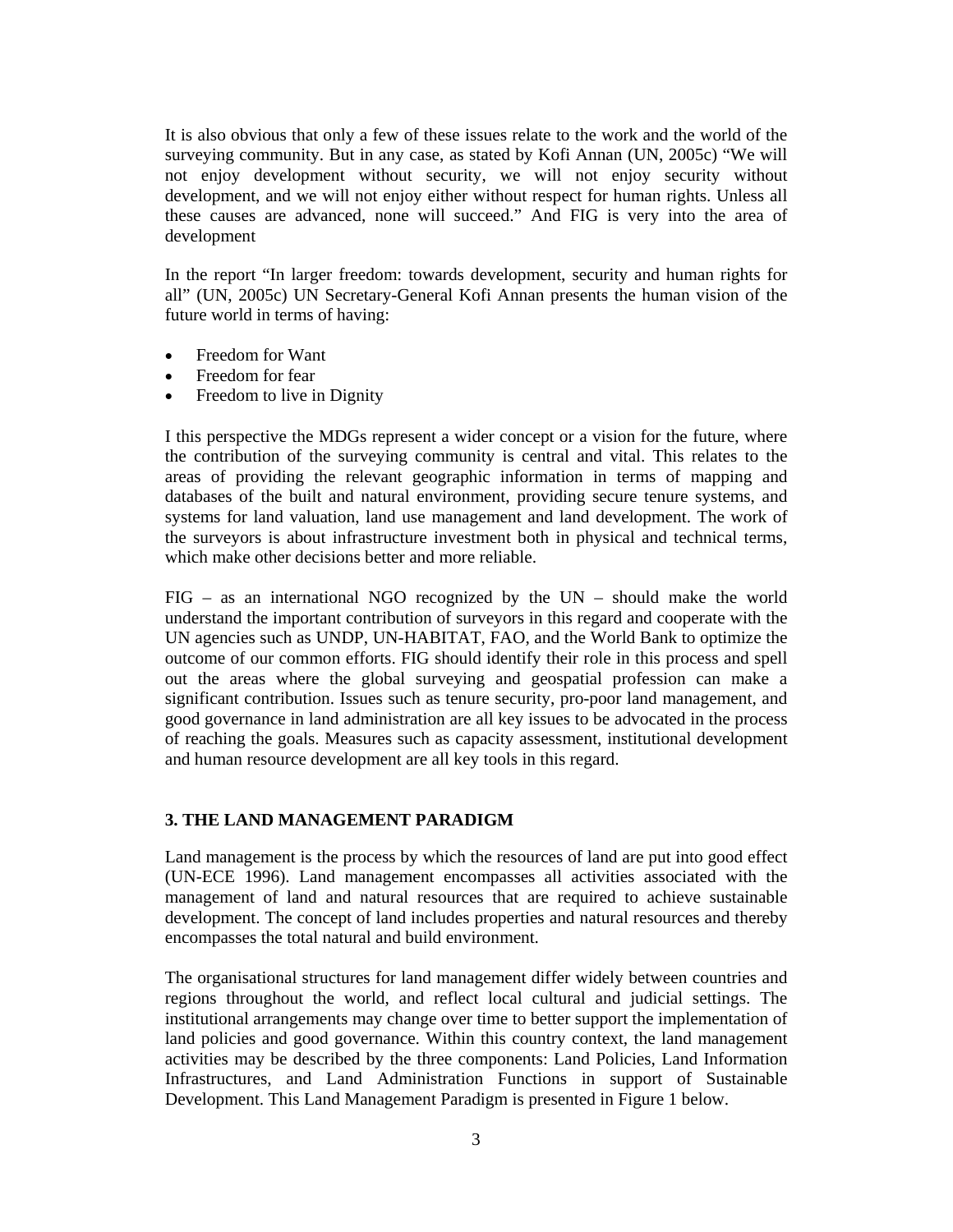Land policy is part of the national policy on promoting objectives including economic development, social justice and equity, and political stability. Land policies may be associated with: security of tenure; land markets (particularly land transactions and access to credit); real property taxation; sustainable management and control of land use, natural resources and the environment; the provision of land for the poor, ethnic minorities and women; and measures to prevent land speculation and to manage land disputes.



*Figure 1. The Land Management Paradigm (Enemark et al., 2005).* 

The operational component of the land management paradigm is the range of land administration functions that ensure proper management of rights, restrictions, responsibilities and risks in relation to property, land and natural resources. These functions include the areas of land tenure (securing and transferring rights in land and natural resources); land value (valuation and taxation of land and properties); land use (planning and control of the use of land and natural resources); and land development (implementing utilities, infrastructure and construction planning).

The land administration functions are based on and are facilitated by appropriate land information infrastructures that include cadastral and topographic datasets and provide access to complete and up-to-date information about the built and natural environment. Sound land management is the operational processes of implementing land policies in comprehensive and sustainable ways. In many countries, however, there is a tendency to separate land tenure rights from land use rights. There is then no effective institutional mechanism for linking planning and land use controls with land values and the operation of the land market. These problems are often compounded by poor administrative and management procedures that fail to deliver required services. Investment in new technology will only go a small way towards solving a much deeper problem; the failure to treat land and its resources as a coherent whole.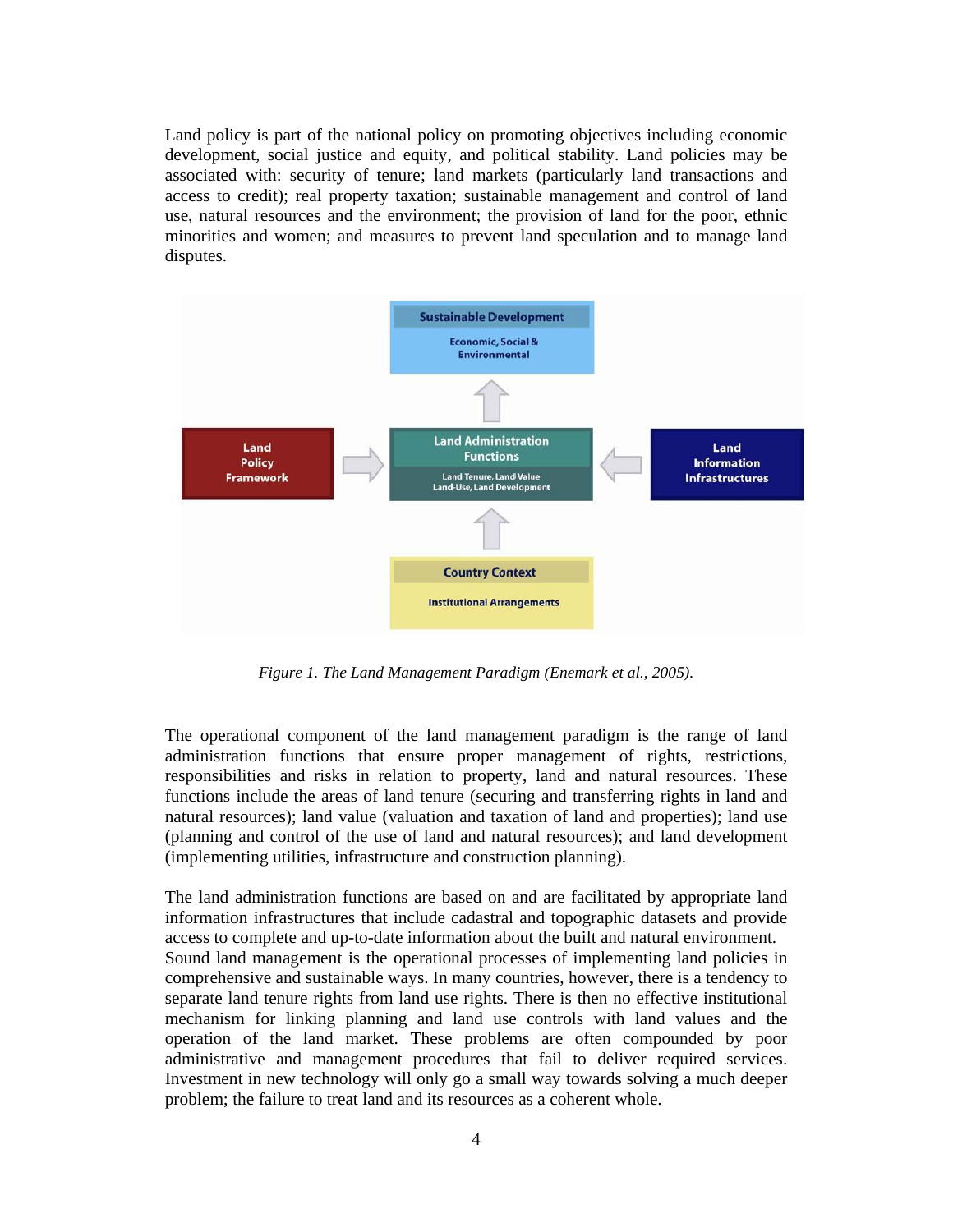#### **4. LAND ADMNISTRATION SYSTEMS**

LAS, and particularly their core cadastral components, are important infrastructures which facilitate the implementation of land policies in both developed and developing countries. LAS are concerned with the social, legal, economic and technical framework within which land managers and administrators must operate (UNECE 2005). These systems support efficient land markets and are, at the same time, concerned with the administration of land as a natural resource to ensure its sustainable development. This global approach to modern land administration systems is shown in Figure 2 below.



*Figure 2. A Global Perspective of Modern Land Administration Systems* 

As described above, land administration comprises an extensive range of systems and processes to manage:

- **Land Tenure:** the allocation and security of rights in lands; the legal surveys to determine parcel boundaries; the transfer of property or use from one party to another through sale or lease; and the management and adjudication of doubts and disputes regarding rights and parcel boundaries.
- **Land Value:** the assessment of the value of land and properties; the gathering of revenues through taxation; and the management and adjudication of land valuation and taxation disputes.
- **Land Use:** the control of land use through adoption of planning policies and land use regulations at national, regional and local levels; the enforcement of land use regulations; and the management and adjudication of land use conflicts.
- **Land Development:** the building of new physical infrastructure; the implementation of construction planning and change of land use through planning permission and granting of permits.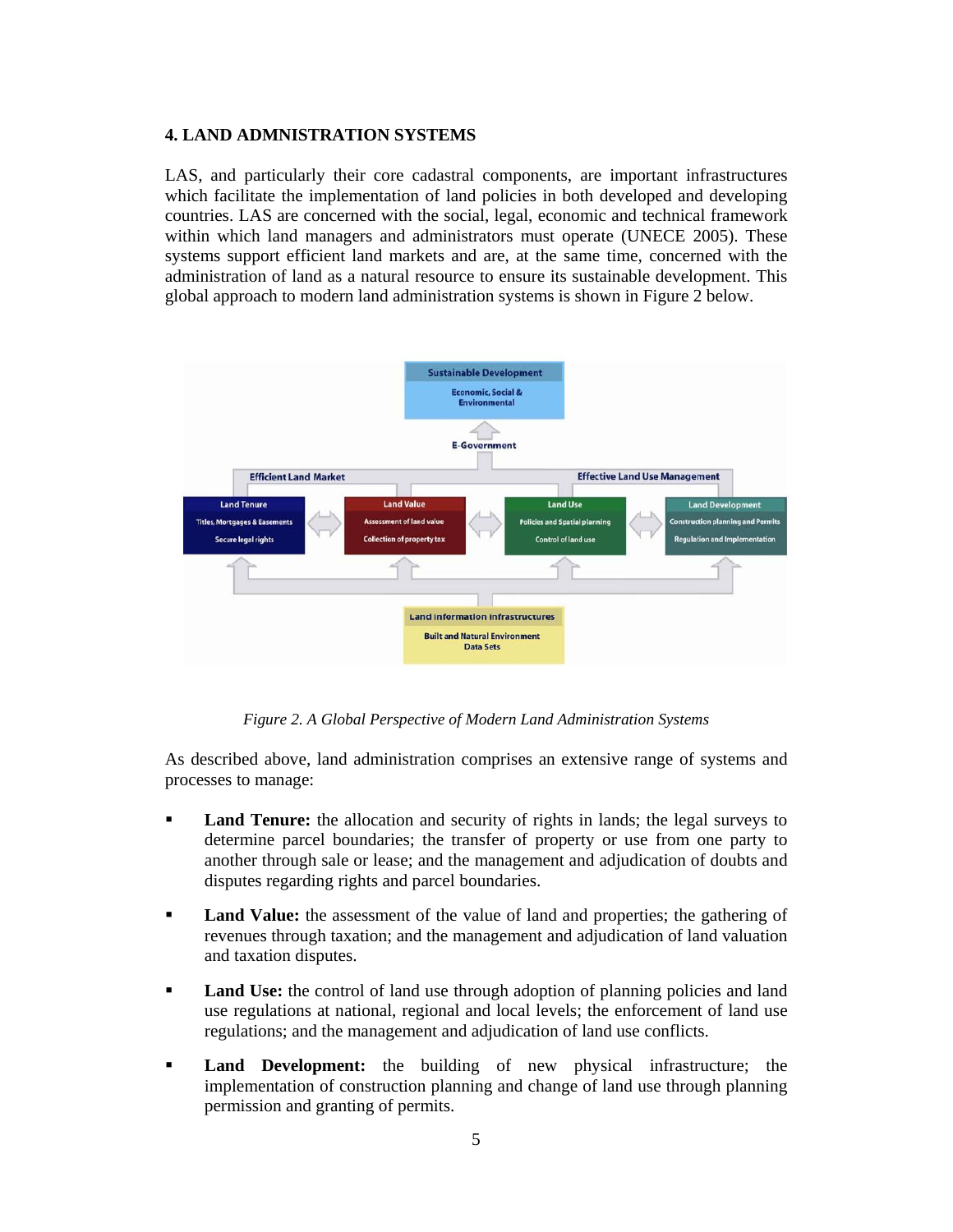These systems are interrelated. The actual economic and physical use of land and properties influence land value. Land value is also influenced by the possible future use of land as determined through zoning, land use planning regulations and permit granting processes. And the land use planning and policies will, of course, determine and regulate future land development.

The information on land and properties permeates through the system and provides the basic infrastructure for running the interrelated systems within the four interrelated areas. The land information area should be organised to combine cadastral and topographic data and thereby link the built environment (including legal land rights) with the natural environment (including environmental and natural resource issues). Land information should, this way, be organised as a spatial data infrastructure at national, regional/federal and local level based on relevant policies for data sharing, cost recovery, access to data, standards, etc.

The design of adequate systems in the area of land tenure and land value should lead to the establishment of an efficient land market capable of supporting trading in complex commodities. The design of adequate systems in the areas of land use control and land development should lead to effective land-use management. The combination of an efficient land market and effective land-use management should then form the basis for a sustainable approach to economic, social and environmental development.

A modern Land Administration System acts within the environment of adopted land policies that fulfill political objectives with regard to land issues. It also acts within an institutional framework that imposes mandates and responsibilities on the various agencies and organisations. The system is concerned with providing detailed information at the individual land parcel level. It should service the needs of both the individual and the community at large. Benefits arise through its application in guaranteeing of ownership, security of tenure and credit; facilitating efficient land transfers and land markets; supporting management of assets; and providing basic information in processes of physical planning, land development and environmental control. The system, this way, acts as a backbone for society.

These ambitious goals will not be achieved unless there is a commitment to designing and implementing effective land administration infrastructures. These may be described as the organisations, standards, processes, information and dissemination systems and technologies required to support the allocation, transfer, dealing and use of land (UN-FIG 1999). Information and communications technology (ICT) will play an increasingly important role both in constructing the necessary infrastructure and in providing effective citizen access to information. Also, there must be a total commitment to the maintenance and upgrading of the land administration infrastructure.

#### **5. CADASTRAL SYSTEMS**

The International Federation of Surveyors (FIG, 1995) defines a cadastre as a "parcel based and up-to-date land information system containing a record of interests in land (e.g. rights, restrictions and responsibilities). It usually includes a geometric description of land parcels linked to other records describing the nature of the interests, ownership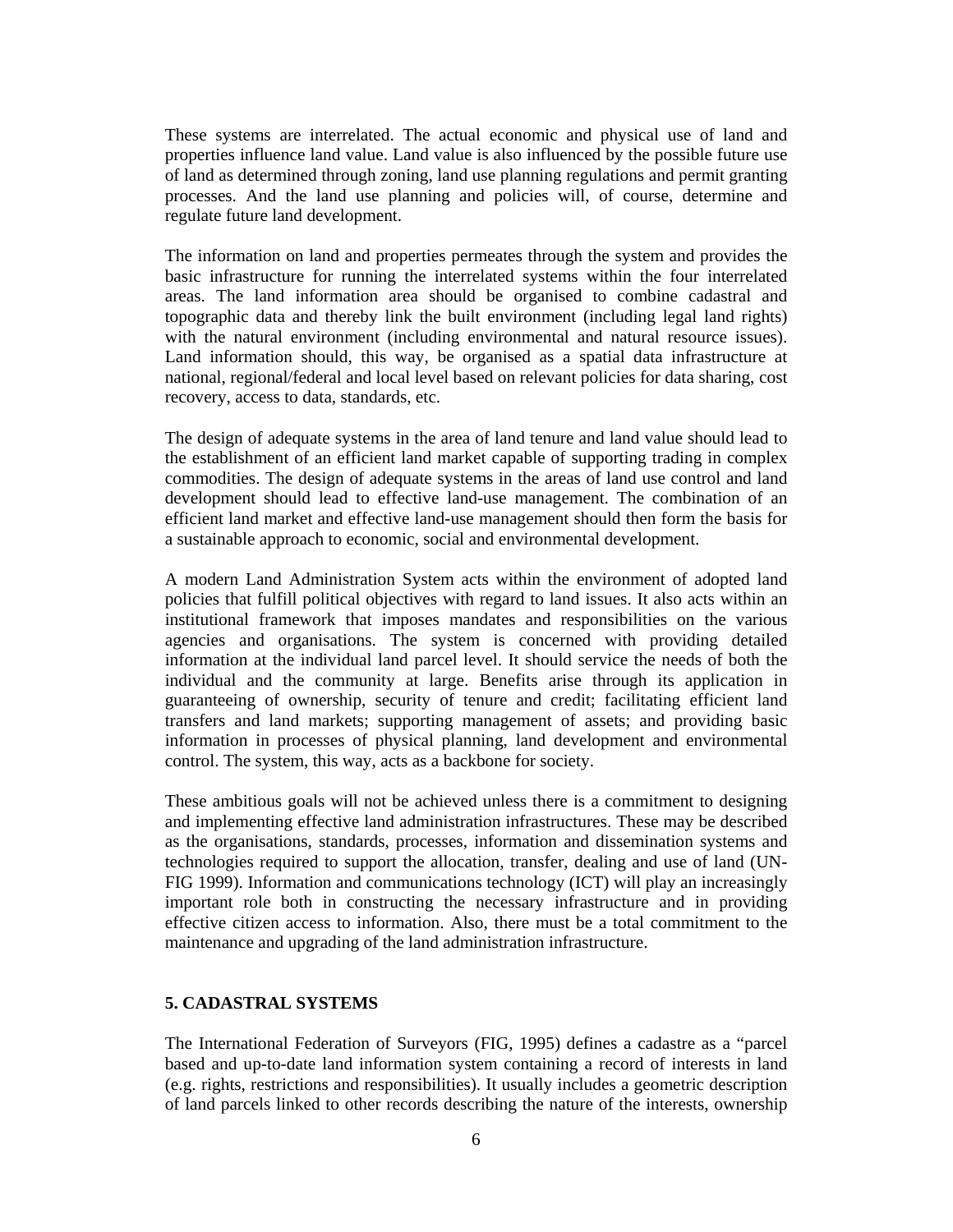or control of those interests, and often the value of the parcel and its improvements. It may be established for fiscal purposes (valuation and taxation), legal purposes (conveyancing), to assist in the management of land and land-use control (planning and administration), and enables sustainable development and environmental improvement".

However, the concept of Cadastre is difficult to identify. It may be designed in many different ways, depending on the origin, history and cultural development of the region or country. Basically, a cadastre as such is just a record that identifies the individual land parcels/properties. The purpose of this identification may be taxation (as was the reason for establishing the European cadastres) or it may be security of land rights (as was the case when establishing the Torrens systems in the new world such as Australia). Today, most cadastral registers around the world are linked to both the land value/taxation area and the area of securing legal rights in land.

Therefore, it makes sense to talk about Cadastral Systems or Cadastral Infrastructures rather than just Cadastre. These systems or infrastructures include the interaction between the identification of land parcels, the registration of land rights, the valuation and taxation of land and property, and the control of present and possible future use of land. This is shown in figure 1 below (Enemark, 2004).



*Fig.3: Cadastral systems provide a basic land information infrastructure for running the interrelated systems within the areas of Land Tenure, Land Value, and Land Use.* 

Even though cadastral systems around the world are clearly different in terms of structure, processes, and actors, they are increasingly merging into a unified global model: the multi-purpose cadastre. This is due to some global drivers: globalisation and technology development. These trends supports establishment of multifunctional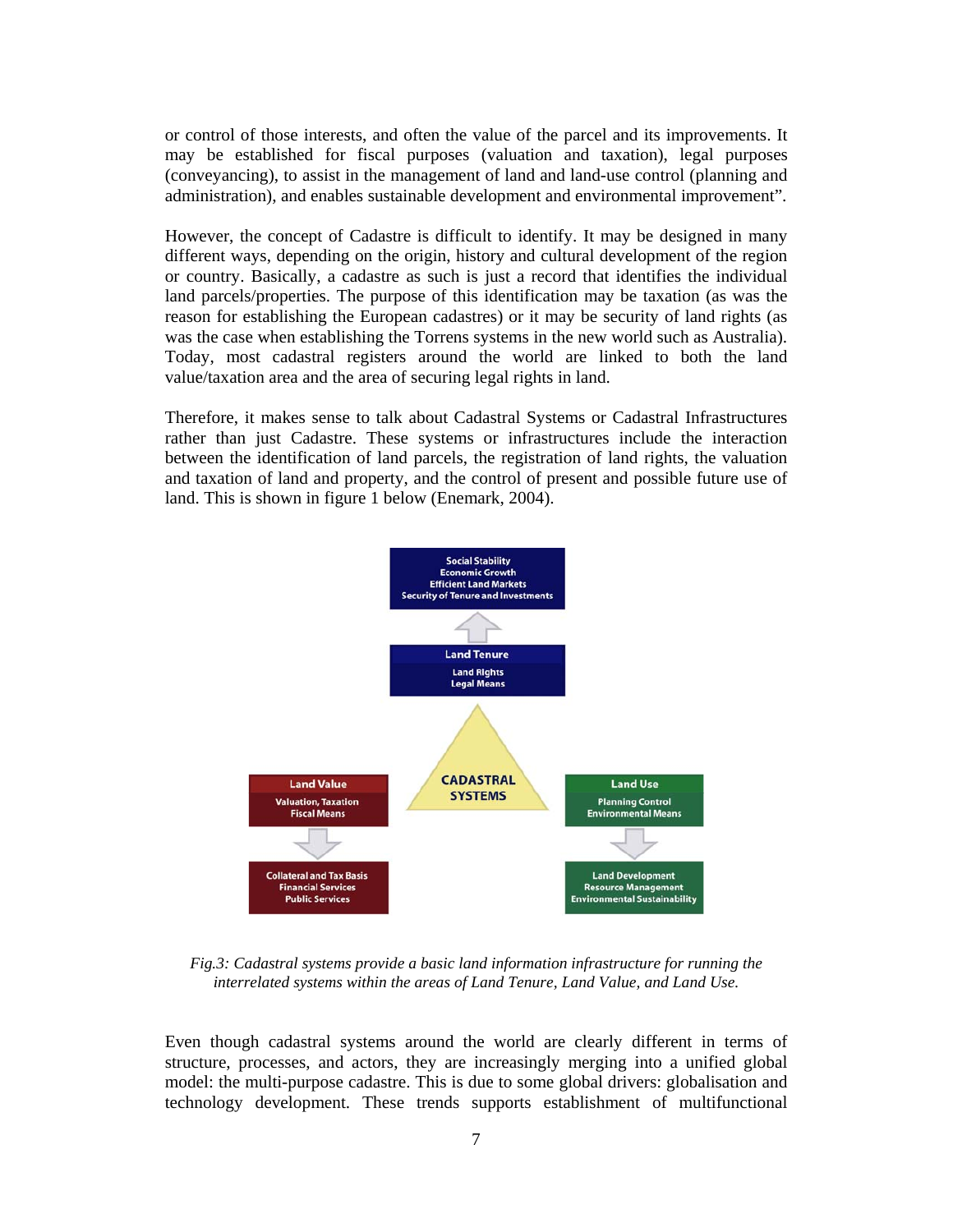information systems with regard to land rights and land-use regulations. A third global driver is sustainable development with its demand for comprehensive information on the environmental conditions in combination with other land and property related data.

The identification of land parcels in the cadastral system provides the basic infrastructure for running the interrelated systems within the areas of Land Tenure, Land Value, and Land-Use. As a result, the traditional surveying, mapping and land registration focus has moved away from being primarily provider-driven to now being clearly user-driven. However, each of those systems includes tasks and processes that impose quite different demands on the cadastral system. The success of a cadastral system is a function of how well it internalizes these influences and achieves these broad social, economic and environmental objectives.

#### **6. LAND INFORMATION MANAGEMNT**

The modern land administration system is concerned with detailed information at the individual land parcel level. As such it should service the needs of both the individual and the community at large. Benefits arise through its application to e.g.: guarantee of ownership and security of tenure and credit; facilitate efficient land transfers and land markets; support management of assets; and provide basic information in the processes of physical planning, land development and environmental control. This type of system acts as a kind of backbone in society.

These ambitious goals will not be achieved unless there is a commitment to designing and implementing effective land administration infrastructures. These may be described as the organisations, standards, processes, information and dissemination systems and technologies required supporting the allocation, transfer, dealing and use of land (UN/FIG, 1999). Information technology will play an increasingly important role both in constructing the necessary infrastructure and in providing effective citizen access to information. Also, there must be a total commitment to the maintenance and upgrading of the land administration infrastructure.

City Governments currently manage considerable collections of land related information. However, the traditional separation of this information into different component themes, combined with disjoint information management regimes, leads to a considerable loss in value of the information as a resource. Comprehensive and Citywide Land Information Management (LIM) provides the means to technically and institutionally integrate these component themes of land information into a truly corporate information resource (FIG/UN-HABITAT, 2002). Figure 4 below illustrates how this concept can add value by combining information concerning use, condition, value, and tenure of land and disseminating this to the decision makers.

The Land Information Management System of a city should fit into the corresponding spatial data infrastructure of the country. Certain information needs can best be served from the national level e.g. data standardisation, small-scale mapping, and policies for cost recovery and access to data.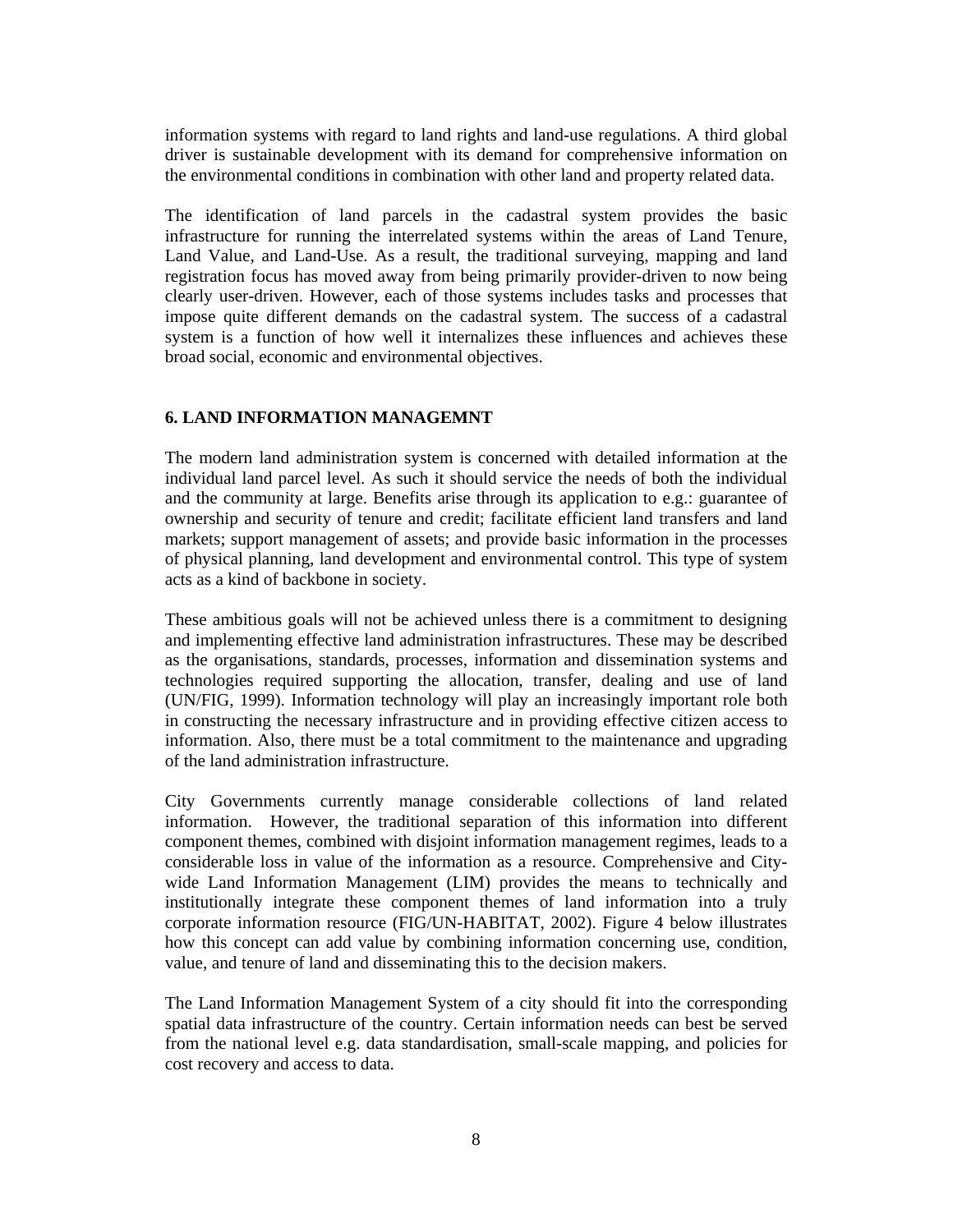

*Fig. 4. Citywide Land Information Management in support of sustainable development decision-making (FIG/UN-HABITAT, 2002)* 

### **7. THE ROLE OF FIG**

FIG can support the process of building capacity for sustainable land management in three ways:

**Professional development.** FIG provides a global forum for discussion and exchange of experiences and new developments between member countries and between individual professionals in the broad areas of surveying and mapping, spatial information management, and land management. This relates to the FIG annual conferences, the FIG regional conferences, and the work of the ten technical commissions within their working groups and commission seminars. This global forum offers opportunities to take part in the development of many aspects of surveying practice and the various disciplines including ethics, standards, education and training, and a whole range of professional areas.

**Institutional development.** FIG provides institutional support to individual member countries or regions with regard to developing the basic capacity in terms of educational programs and professional organizations. The educational basis must include programs at minimum Bachelor level that include the combination of surveying and mapping, Spatial Information management, and Land Management. Such programs combine the land administration/cadastre/land registration function with the topographic mapping function within a holistic land management perspective. The professional organizations must include the basic mechanisms for professional development including standards, ethics and professional code of conduct for serving the clients.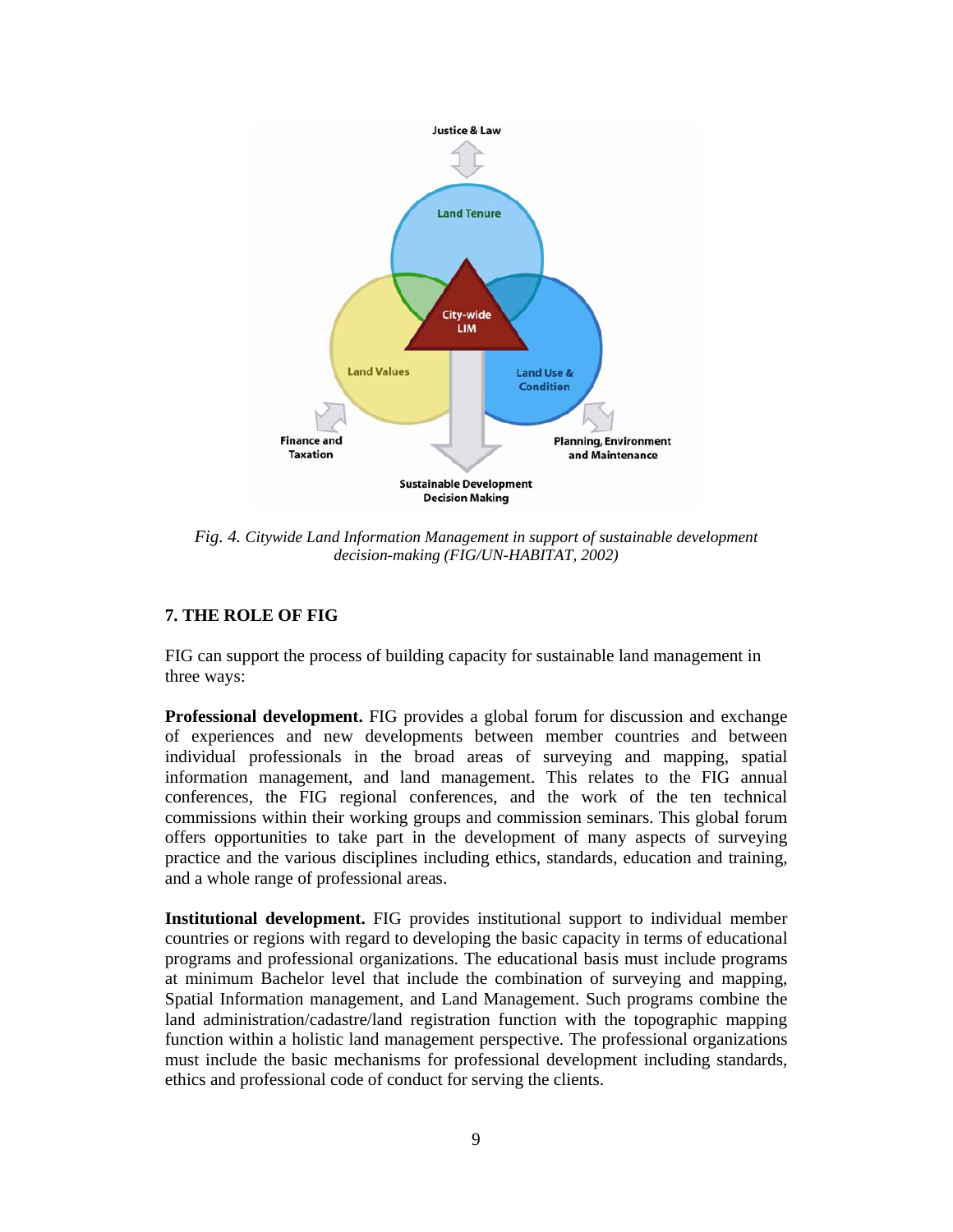**Global development.** FIG provides a global forum for institutional development through cooperation with international NGO´s such as the United Nations Agencies (UNEP, FAO, HABITAT), the World Bank, and sister organizations (IAG, ICA, IHO, and ISPRS). The cooperation includes a whole range of activities such as joint projects (e.g. Bathurst, Aguascalientes), and joint policy making e.g. through round tables. This should lead to joint efforts of addressing topical issues on the international political agenda, such as reduction of poverty and enforcement of sustainable development.

The three means of development are of course interrelated and interdependent. Professional development requires that both a professional organization and an educational basis are in place. Institutional development in terms of mature public agencies and policies requires a solid professional and educational base in order to establish a holistic and sustainable approach to land management based on principles of good governance and an adequate balance between the activities of the public and private sector. And global development of course requires mature NGO´s with a strong professional base.

Throughout the last 10-15 years FIG has taken a lead role in explaining the importance of sound land administration systems as a basis for achieving "the triple bottom line" in terms of economic, social and environmental sustainability. International organizations such as UN, FAO, HABITAT and especially the World Bank have been key actors in this process. A number of these key publications are shown below. The latest achievement entitled the Aguascalientes Statement on Development of Land Information Policies in the Americas is developed as a joint initiative of UN/FIG/PCIDEA with FIG taking the lead role. The publication is available in both English and Spanish.



Furthermore, the FIG publication Series also includes a number of publications addressing educational, professional, and institutional issues of global relevance, such as Continuing Professional Development, Ethical Principles, and Business Matters for Professionals, Standardisation, and Mutual Recognition of Professional Qualifications. The publications are available on-line at the FIG Home Page http://www.fig.net/pub/figpub/pubindex.htm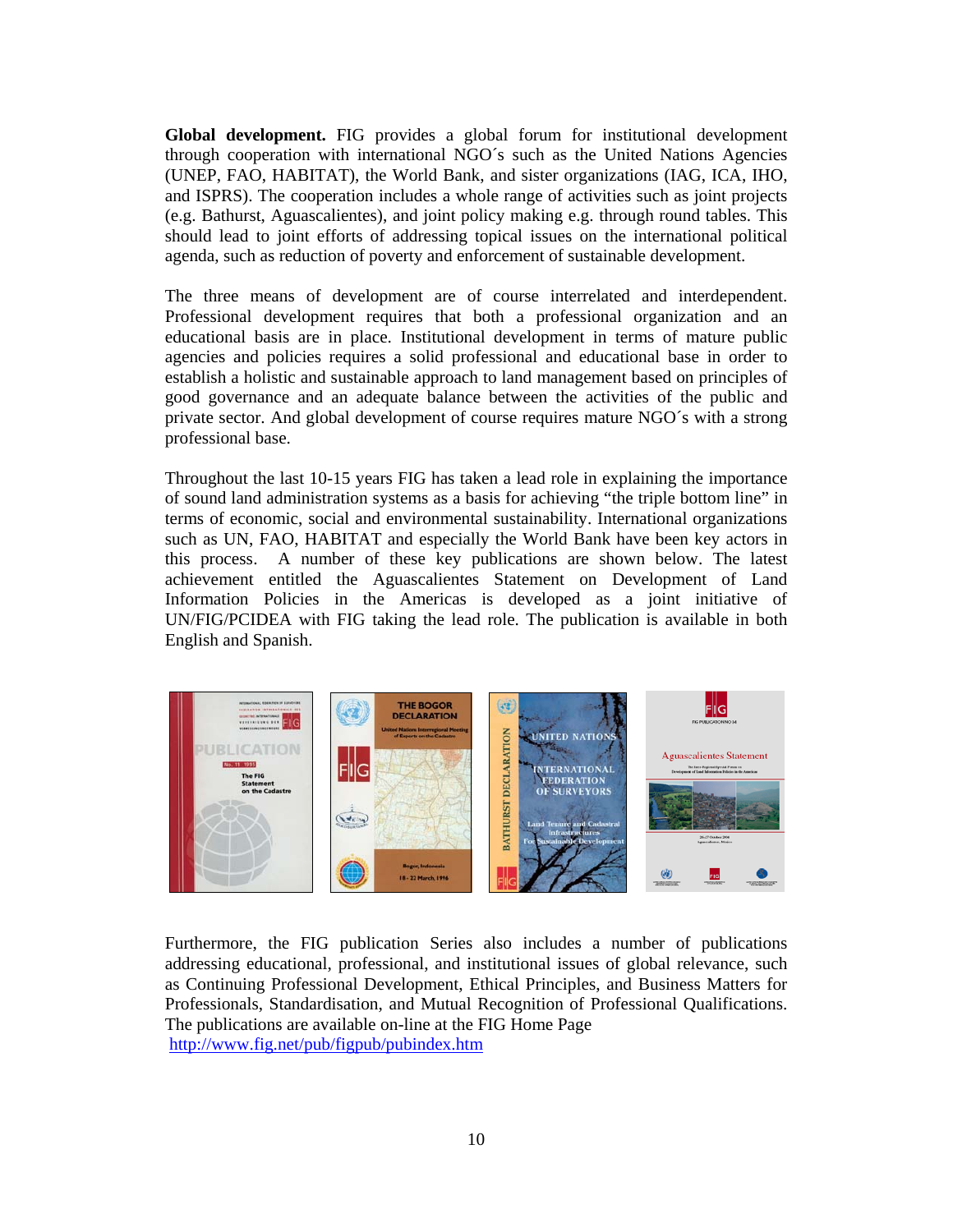#### **FINAL REMARKS**

The objective of this paper is to build a general understanding of the concept, purpose and benefits of establishing sustainable land administration systems in support of sustainable development and the Millennium Development Goals.

Especially in developing countries the debate should move from "whether this is desirable" to "what is the most appropriate land administration system to serve the needs of an individual country or jurisdiction". This debate should be aware of the global trends in this area while still recognising that the design of such systems will always be unique due to the different geographic and cultural preconditions and needs of each respective country.

Land administration systems, in principle, reflect the social relationship between people and land recognized by any particular jurisdiction or state. Such a system is not just a GIS. On the other hand, Land Administration Systems are not an end in itself but facilitate the implementation of the land policies within the context of a wider national land management framework.

Land administration systems and the core cadastral component provide information about geographical objects and their attributes. In this regard the principle of data sharing should be applied when creating a national geo-spatial data infrastructure that include cadastral and topographic datasets and provide access to complete and up-todate information on the built and natural environment.

Land administration activities are, however, not just about technical or administrative processes. The activities are basically political and reflect the accepted social concepts concerning people, rights, and land objects with regard to land tenure, land markets, land taxation, land-use control, land development, and environmental management.

Land administration systems therefore need high-level political support and recognition.

#### **CONTACTS**

Professor Stig Enemark President of the International Federation of Surveyors, FIG Aalborg University, Fibigerstrede 11 9220 Aalborg, DENMARK Tel. + 45 9635 8344, Fax: + 45 9815 6541 Email: enemark@land.aau.dk Website: www.land.aau.dk/~enemark